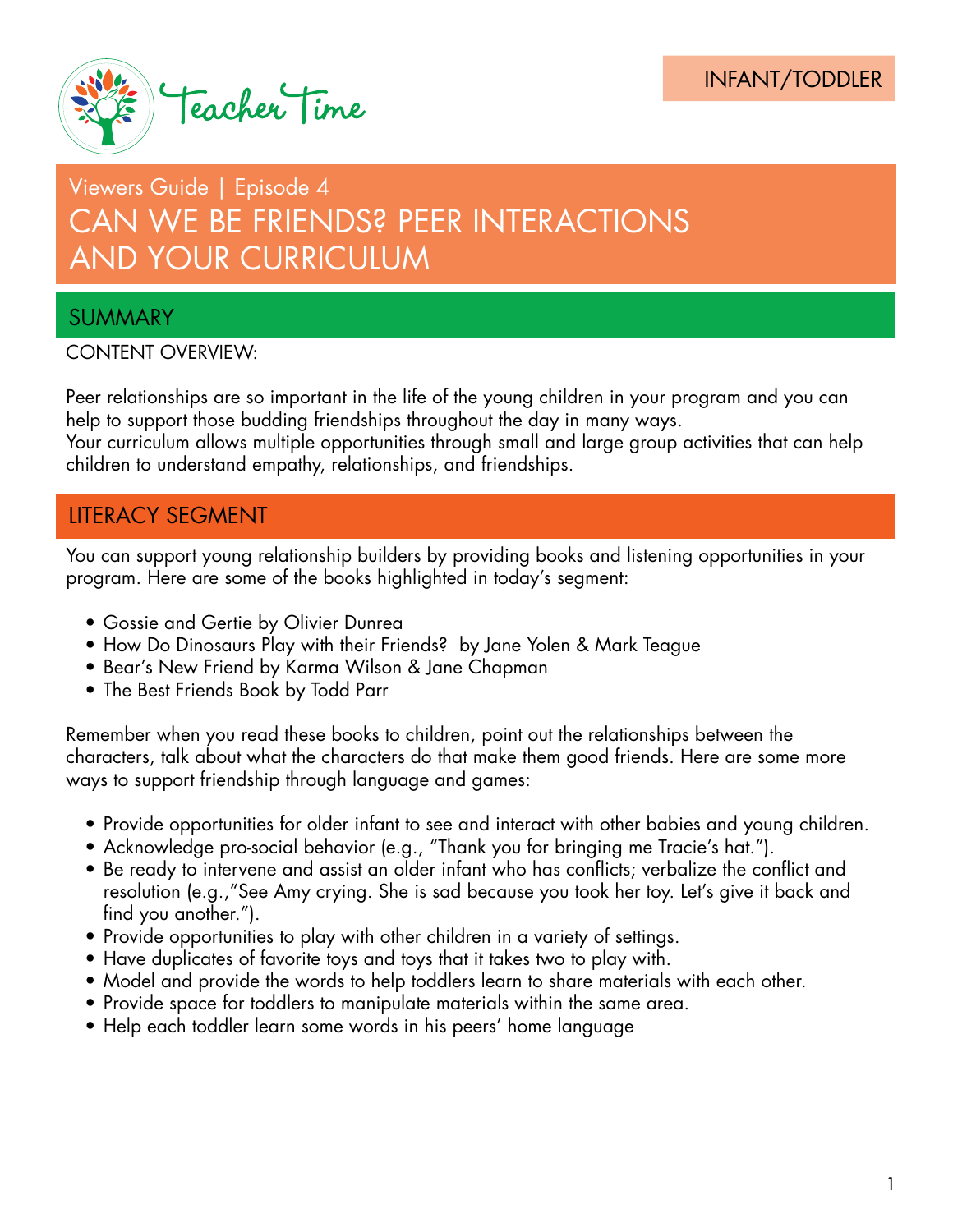## GUEST EXPERT DONNA WITTMER

Young children begin to develop relationships much younger than many people realize. Six-montholds prefer to look at photos of infants their age and by the time they are eight months old, children have been known to look concerned and comfort other infants in distress. Friendships develop by 1 year of age and by the time a child is 12-18 months old, many types of interactions begin to occur in addition to just parallel play. You may begin to see:

- Affection
- Kinesthetic conversations
- Run and chase games
- Peek-a-boo
- Object exchange
- Imitation—a form of communication

As a teacher, you should understand how important adults are for modeling, being affectionate and responsive to the needs of young children, and teaching interaction attitudes and skills. To help this process, be sure to:

- Notice and acknowledge prosocial behavior—helping, comforting, giving, defending and,
- Create a prosocial environment—model prosocial interactions, provide an interesting environment; create cozy areas for two, provide opportunities for children to cooperate and help others, and create small groups for stories and meals.

You'll also want to document social and prosocial interactions for children, teachers, families, and the community.

Even with plenty of adult support, we know that conflicts and biting often occur in this age. Here are some things you can do to help children learn how to manage these conflicts and emotions:

- Focus on the important relationships that the children have—are they affirming and affectionate?
- Look at the many reasons for biting and observe when and with whom they are occurring:
	- Learning language and negotiation skills
	- Exuberance
	- Frustration—I want it now!
	- Stress—look at interactions and environmentBecause they have teeth!
- Intervene immediately with aggressive behavior, however use conflicts as teaching moments.
- Use relationship-restoration, perspective taking, and skill-building strategies.
- Communicate with families often and dialogue about policies and strategies for hurtful behaviors.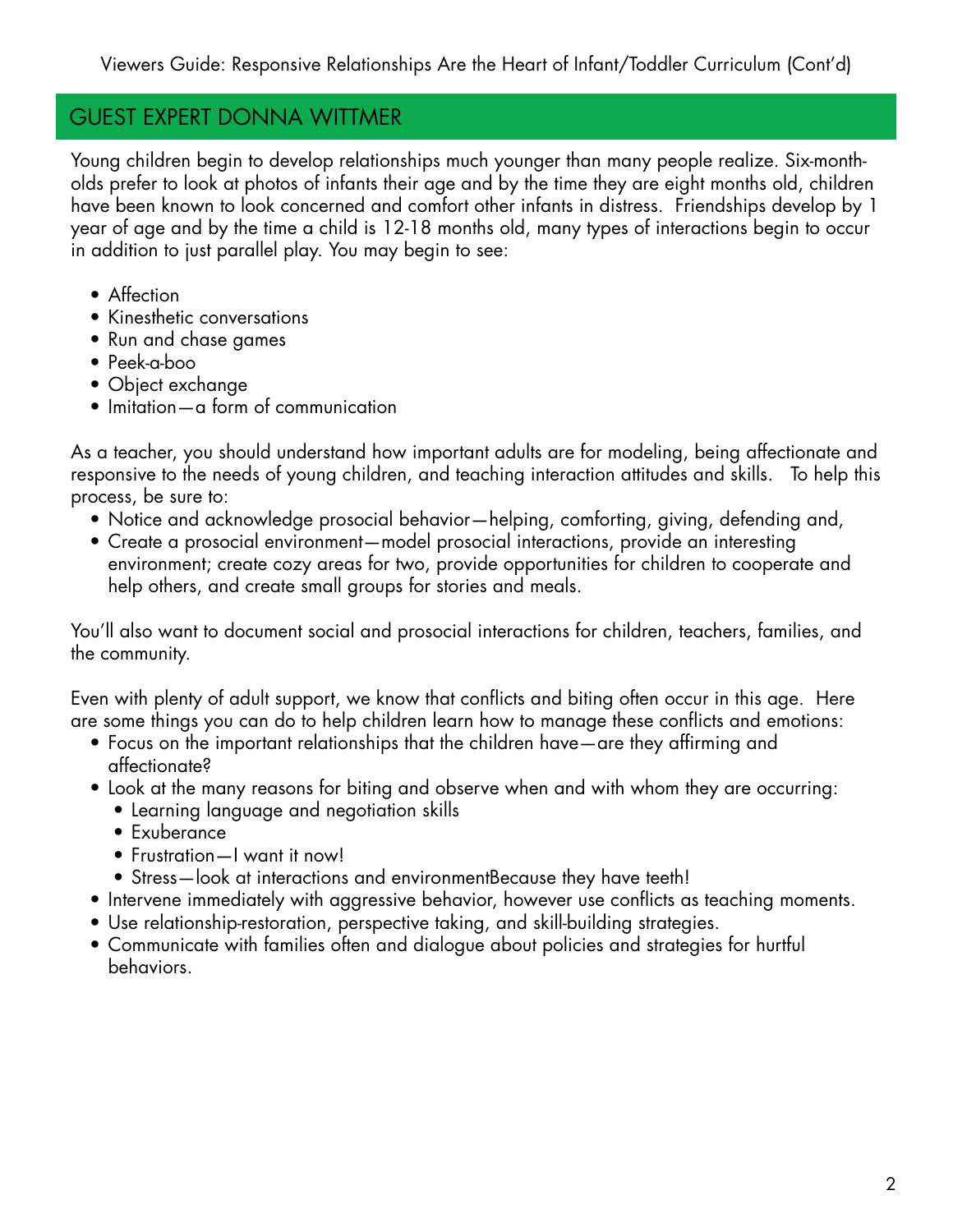# ELOF MINUTE WITH PETER PIZZOLONGO

Today's ELOF segment focuses on the domain Social and Emotional Development. This domain includes goals for Relationships with Adults, Relationships with Other Children, Emotional Functioning, and infants and toddlers having a Sense of Identity and Belonging.

As teachers of young children, you make decisions about the experiences you provide for them, and how you will interact with each child, based on appropriate expectations of what children should know and do at various stages of their development—information you can access through the ELOF and your program's curriculum. You use that information to plan the experiences you set up, the teaching practices you use—acknowledging, encouraging, giving specific feedback, asking questions, and giving information to help the children in your care build good relationships with each other. For more information, refer to the ELOF [here.](https://eclkc.ohs.acf.hhs.gov/hslc/hs/sr/approach/pdf/ohs-framework.pdf)

Domain: Social and Emotional Development; Subdomain: Relationships with Other Children.

- Goal IT-SE 4: Child shows interest in, interacts with, and develops personal relationships with other children.
- Developmental progression leading toward this goal begins with young infants looking attentively at other children, touching their faces; recognizing other familiar children and smiling at them, making sounds directed to them.
- Before most children are 18 months old they are participating in simple back-and-forth interactions with each other, knowing some of their new friends' names.
- As toddlers, children typically seek out other children for social interaction, develop friendships, and engage in more elaborate play with friends.
- By the time children are 3 years old, they are greeting their friends by name and showing preferences for playing with some children more than with others.
- Goal IT-SE 5: Child imitates and engages in play with other children.
- Developmental progression begins with young infants watching attentively what another baby is doing. This progresses to infants making similar sounds as another infant, playing next to other children with similar toys—what we know as parallel play.
- Toddlers join in playing with other children, sometimes even taking turns or doing joint activities with a common goal, such as building block structures, engaging in simple dramatic play scenarios.
- By 36 months, most toddlers can engage in extended play with other children, even simple cooperative play with their peers.

### RELATIONSHIP BUILDING WITH AMY HUNTER

Infants and toddlers learn a tremendous amount from their peer relationships. Infants do form relationships with each other in group settings and that those relationships can lead to more positive outcomes for children. Emerging social competence in infancy has been linked to later social functioning. And research supports connections between very early peer relations and those that occur later in childhood. Concerns with early peer relationships can also predict later behavior and peer relationship problems, so paying attention to those early peer relationships is critical!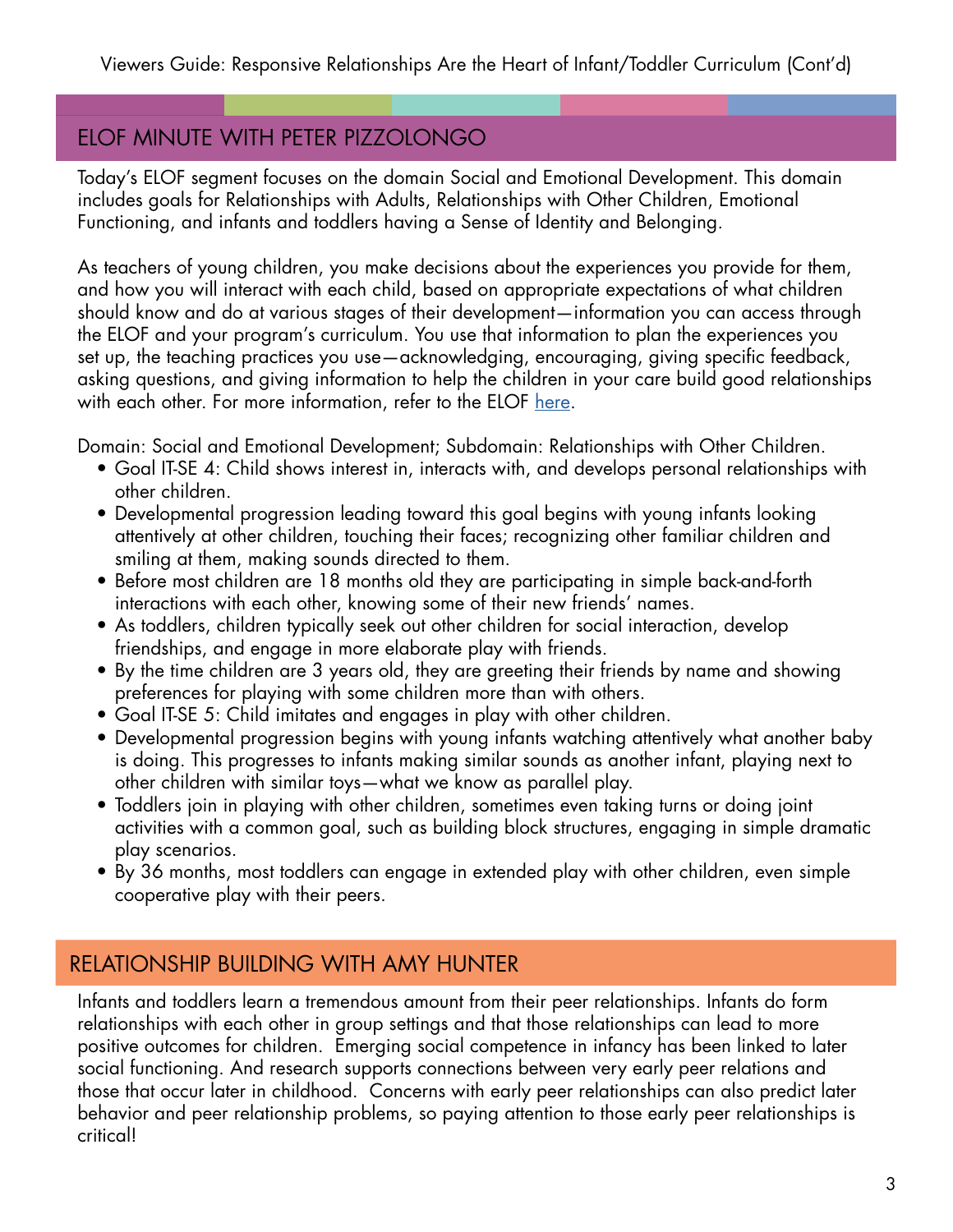Viewers Guide: Responsive Relationships Are the Heart of Infant/Toddler Curriculum (Cont'd)

#### RESILIENCY AND WELLNESS

The resilience tip for today is to connect with your peers for support. Humans are social beings. We need connections with each other. Make an intention to work on establishing positive connections with at least one or more of your colleagues who can support you in doing this important work in caring for infants and toddlers. Meaningful relationships with co-workers and positive reinforcement of others may be just the boost you need to support your work. Finally, co-workers and peers can be a wonderful source of accountability for your own health and wellness goals.

### TRY IT OUT!

Watch for important friendships between the children in your classroom. When you see children playing together or even struggling a little bit, try stepping back and observing before you help them. Wait and watch – you might be surprised at how well they handle it!

What happened? Share it with us in the Teacher Time Community on MyPeers! Not a member yet? Join us [here](http://www.123contactform.com/form-2230355/My-Peers).

#### RESOURCES:

Brain Development – This landing page has many resources about how responsive relationships support brain development. [https://eclkc.ohs.acf.hhs.gov/hslc/tta-system/ehsnrc/cde/brain-dev](https://eclkc.ohs.acf.hhs.gov/hslc/tta-system/ehsnrc/cde/brain-dev ) 

Highlights from the Brain Development landing page:

- Early Essentials: The First Three Years This webisode explores the rapid growth and development that occurs in the first three years of life. [https://eclkc.ohs.acf.hhs.gov/hslc/tta](https://eclkc.ohs.acf.hhs.gov/hslc/tta-system/ehsnrc/comp/program-design/ee-orientation-2.html#link4)system/ehsnrc/comp/program-design/ee-orientation-2.html#link4
- News You Can Use: Early Experiences Build the Brain This resource gives research based information and strategies about how early connections are built through responsive relationships. [https://eclkc.ohs.acf.hhs.gov/hslc/tta-system/ehsnrc/cde/brain-dev/](https://eclkc.ohs.acf.hhs.gov/hslc/tta-system/ehsnrc/cde/brain-dev/nycuearlybraindev.htm ) nycuearlybraindev.htm

Relationships as the Foundation of Quality Infant and Toddler Care - Ready to dig a little deeper? Use this series of four online lessons to learn more about supporting early relationships with infants, toddlers, and their families.

- Lesson 1: Relationship-Building Skills
- Lesson 2: Prenatal Development and Relationships
- Lesson 3: Building Relationships with Infants in Out-of-Home Care
- Lesson 4: Using the Five R's to Support Learning with Infants, Toddlers and Families

<https://eclkc.ohs.acf.hhs.gov/hslc/tta-system/ehsnrc/comp/program-design/index.html>